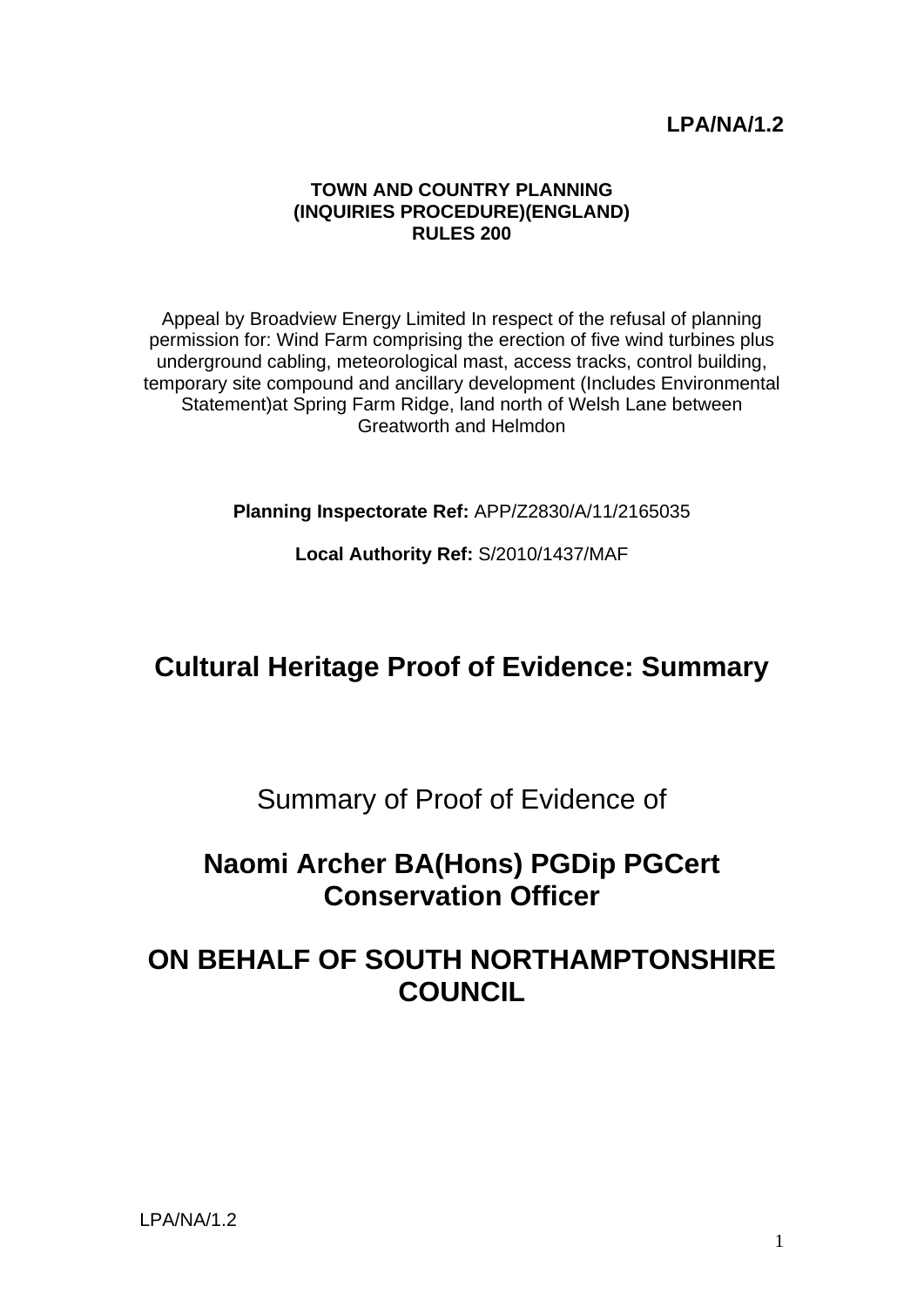1.2.1. I have had regard to the NPPF and recent DCLG publications in forming my assessment of the proposed development at Spring Farm Ridge. In addition the English Heritage documents "The Setting of Heritage Assets" and "Conservation Principles" have informed my assessment of the significance of heritage assets in the vicinity of the proposed development and my analysis of the likely impact of the development on their setting and significance.

#### **1.2.2. Impact on Castle Hill Ringwork, Sulgrave**

- 1.2.3. Castle Hill Ringwork is a Scheduled Ancient Monument dating from the late Saxon period. It lies approximately 2km north of the application site.
- 1.2.4. The significance of Castle Hill ringwork lies in its historic and evidential value, its rarity, its communal value and its aesthetic value. The setting of the asset forms part of its significance. Views of and from the ringwork form part of its significance. The character of views of and from the monument, in particular the aesthetic value and the experience of interacting with the monument, will be harmed by the proposed development in such a way as to cause harm to the significance of the designated asset through harm to its setting. While this harm is considered to be less than substantial, it is considered to be significant.

### **1.2.5. Impact on Church of St James the Less, Sulgrave**

- 1.2.6. The Church of St James the Less is a Grade II\* listed building dating from the  $13^{th}$  – 16<sup>th</sup> Centuries with 19<sup>th</sup> Century alterations. It lies approximately 2km north of the application site.
- 1.2.7. The significance of the Church of St James the Less lies in its historic and evidential value, its aesthetic value and its communal value, both to local residents and to international visitors. Its aesthetic value is formed in part by its setting on elevated ground adjacent to Castle Hill ringwork and bailey, which makes it prominent in views toward the settlement from the north and north-west This setting will be harmed by the proposed development. While the harm is considered to be less than substantial, it is considered to be significant.

#### **1.2.8. Cumulative impact on group of heritage assets Castle Hill RIngwork, Castle Green and Church of St James the Less**

1.2.9. The heritage assets discussed above form a group, consisting of the Grade II\* listed Church of St James the Less, the Scheduled Castle Hill Ringwork, and the unscheduled Castle Green to the south of the scheduled area.

LPA/NA/1.2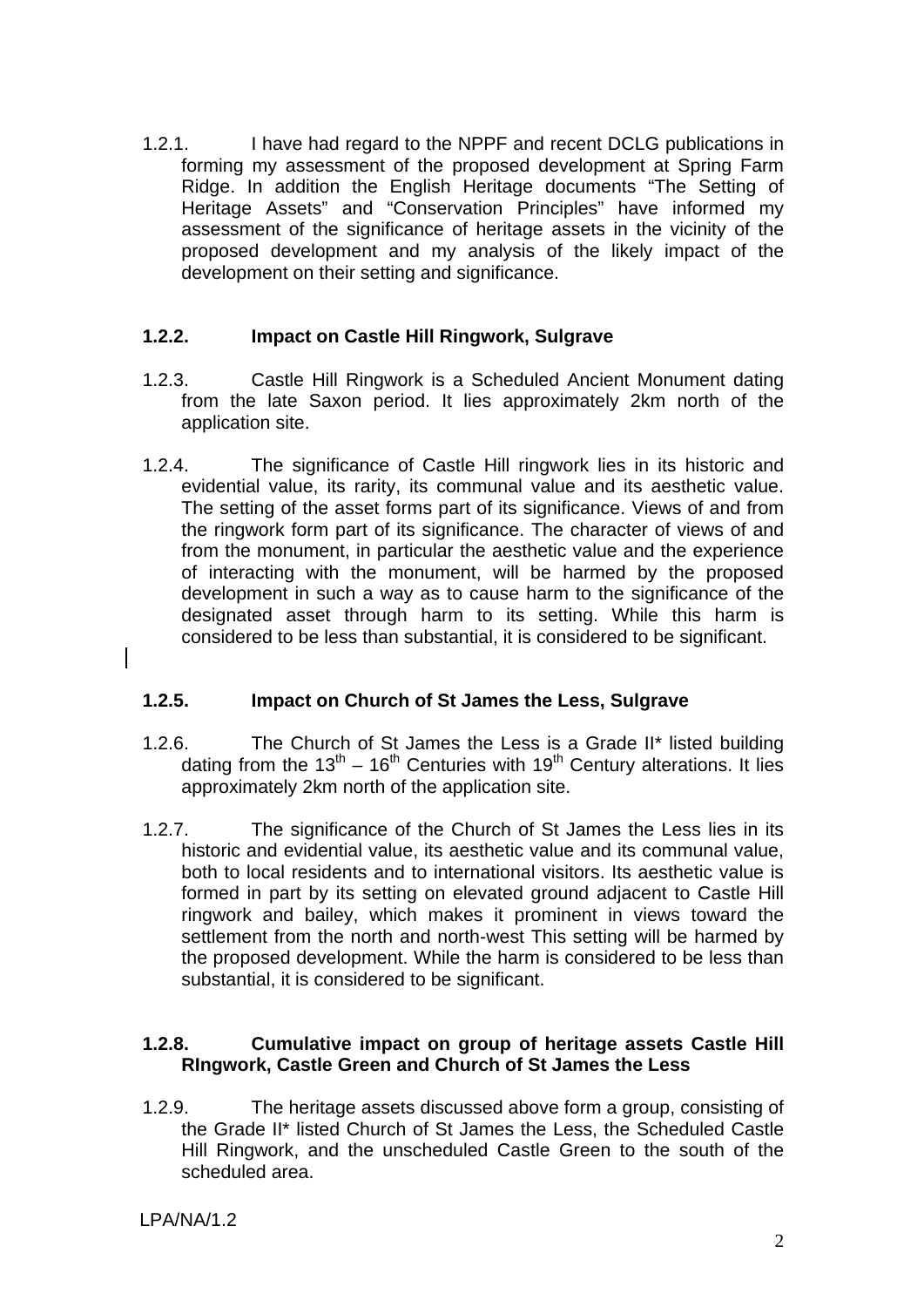1.2.10. This grouping of heritage assets has a significance which is additional to the significance of each individual asset. This significance lies in the juxtaposition of the early manorial site with the church and churchyard, the importance of the group to the special historic character of Sulgrave and the value placed on the group of assets by the local community.

#### **1.2.11. Impact on Sulgrave Manor and Registered Park and Garden**

- 1.2.12. Sulgrave Manor is a Grade I listed building set within a Grade II Registered Park and Garden. It lies approximately 2km north of the application site.
- 1.2.13. The significance of Sulgrave Manor and its associated Registered Park and Garden lies in its historic and evidential value as a small late medieval manor house, its aesthetic value, and its communal value in particular its association with the family of George Washington. While the manor's historic and evidential value is unlikely to be harmed by the proposed development, there will be some harm to its aesthetic value as a result of change to the rural landscape in which it is set.

#### **1.2.14. Impact on Sulgrave Conservation Area**

- 1.2.15. Sulgrave Conservation Area was first designated in 1969 and most recently reviewed in June 2013. It lies approximately 2km north of the application site.
- 1.2.16. The significance of Sulgrave Conservation Area lies principally in its aesthetic value but also in its communal, historic and evidential value. The aesthetic, historic and evidential value of the conservation area is formed by the juxtaposition of individual heritage assets and the physical spaces between and around them, and their interaction with the wider historic environment.
- 1.2.17. The proposed development will harm views towards the conservation area from the north, views within, through and from the conservation area toward the south, and the aesthetic experience of spaces within the southern part of the conservation area. It will also harm the setting of the conservation area. While the harm to the character of the conservation area and to its setting are considered to be less than substantial it is considered to be significant.

### **1.2.18. Impact on Astwell Castle**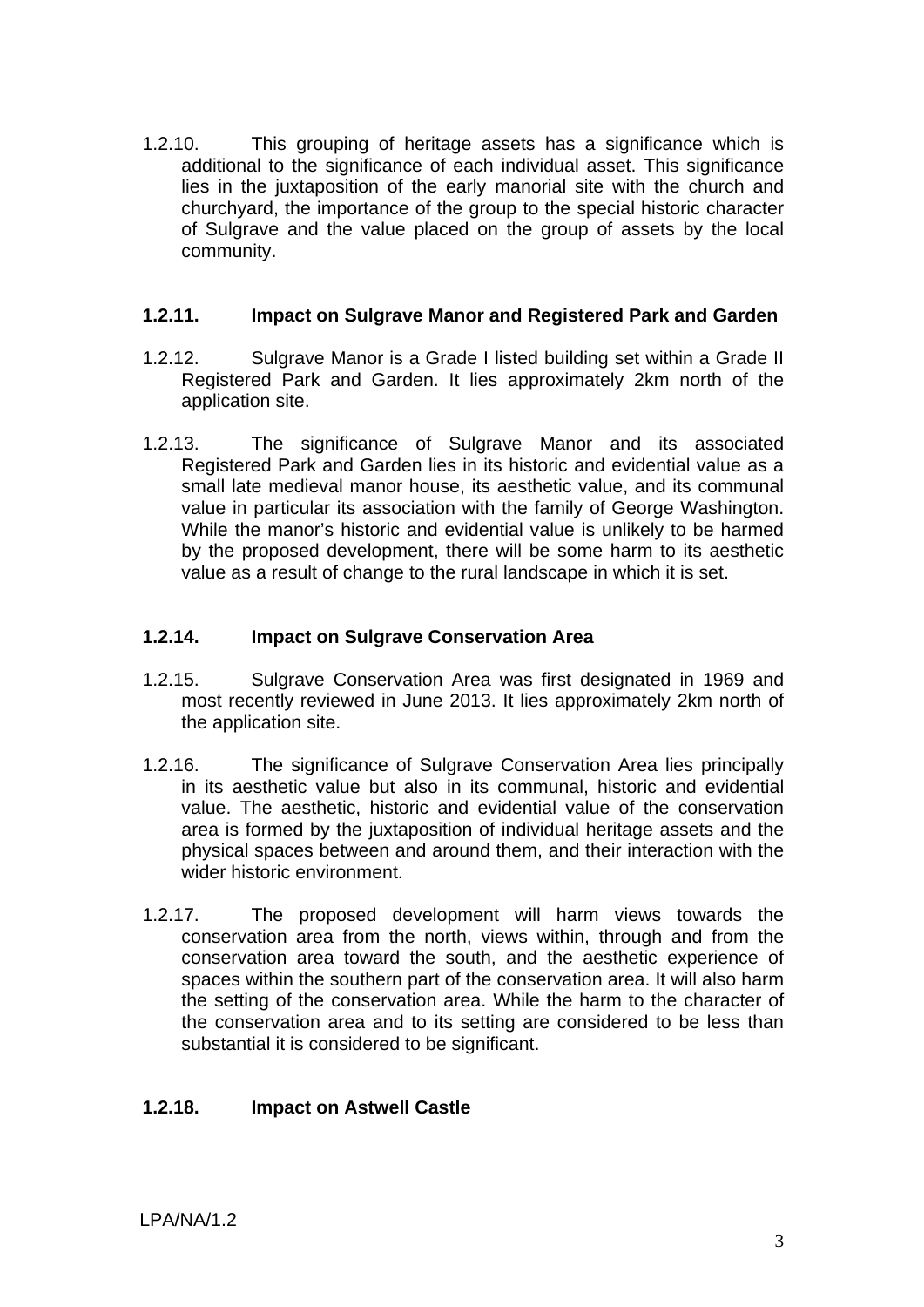- 1.2.19. Astwell Castle is a Grade II\* listed  $15<sup>th</sup>$  Century building attached to a late medieval tower which is a Scheduled Ancient Monument. It lies approximately 3km to the east of the application site.
- 1.2.20. Commanding views over the landscape and dominance of height are important to the significance of Astwell Castle. The proposed development will introduce an intrusive element into views from and of the designated assets, harming their aesthetic value and diminishing the impact of Astwell Castle tower in the landscape.

#### 1.2.21. **Impact on Greatworth Conservation Area**

- 1.2.22. Greatworth Conservation Area was first designated in 1985 and most recently reviewed in June 2012. It lies approximately 1km to the south-west of the application site and occupies a position high on the southern slope of the same ridge as the application site. The land falls away steeply to the south and west of the village.
- 1.2.23. The proposed development will have a negative impact on the important eastward views through the churchyard out of the conservation area. These views will be negatively affected by the kinetic nature and industrial appearance of the turbines, particularly when viewed through limited screening when deciduous trees are not in leaf.
- 1.2.24. The turbines will appear in views toward the conservation area from the south and west and will compete for dominance of the skyline with the church tower.

### **1.2.25. Impact on St Peter's Church, Greatworth**

- 1.2.26. The Church of St Peter is a Grade II\* listed building dating from the  $13<sup>th</sup>$  and  $14<sup>th</sup>$  Centuries with  $17<sup>th</sup>$  Century additions and  $19<sup>th</sup>$  Century alterations. It lies approximately one kilometre south-west of the application site.
- 1.2.27. The significance of the Church of St Peter rests in part in the aesthetic value of views experienced within the churchyard and in the impact of the church tower on long views toward the village from the west and south.
- 1.2.28. These views will be negatively affected by the proposed development, diminishing the impact of the church tower in the landscape and harming the tranquil rural character of views through and out of the churchyard.

#### **1.2.29. Impact on Greatworth Hall**

LPA/NA/1.2